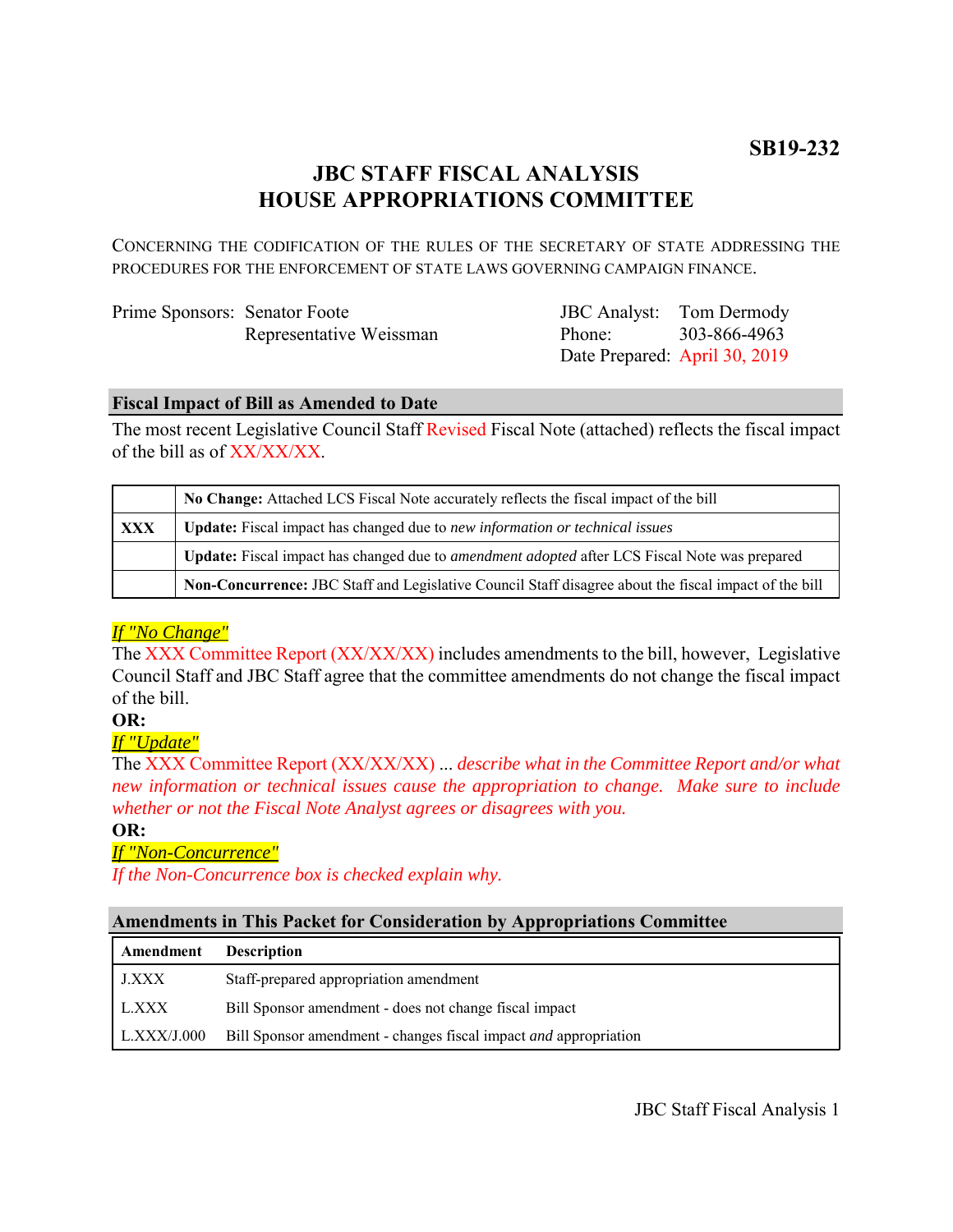**OR:**

#### **Amendments in This Packet for Consideration by Appropriations Committee**

**Amendment Description**

None.

### **Current Appropriations Clause in Bill**

The bill requires but does not contain an appropriation clause.

### **OR:**

The bill includes an appropriation clause that...

**OR:**

The bill includes an appropriation clause that *(describe its deficiency).*

**OR:**

The bill neither requires nor contains an appropriation clause for FY 20XX-YY.

# **Description of Amendments in This Packet**

**J.00X** Staff has prepared amendment **J.XXX** (attached) to add a provision appropriating a total of \$ to the Department of for FY 20XX-YY, including \$ General Fund and \$ cash/reappropriated funds from \_\_\_\_\_\_. This provision also states that the appropriation is based on the assumption that the Department will require an additional YY.Y FTE <and/or the Department will receive  $\S$  federal funds to implement the act>.

**OR:**

**J.00X** Staff has prepared amendment **J.XXX** (attached) to change the existing clause to appropriate....

**OR:**

**L.00X** Bill Sponsor amendment **L.XXX** (attached) ...

**OR:**

# **L.XXX and J.YYY**

Bill Sponsor amendment **L.XXX** (attached) ...

# **Points to Consider**

# *Subheading*

1. List the points to consider. **OR:** None.

Use subheadings from Chapter 11, Appendix C of Training Manual: *General Fund Impact Future Fiscal Impact Revenue Source* 

JBC Staff Fiscal Analysis 2